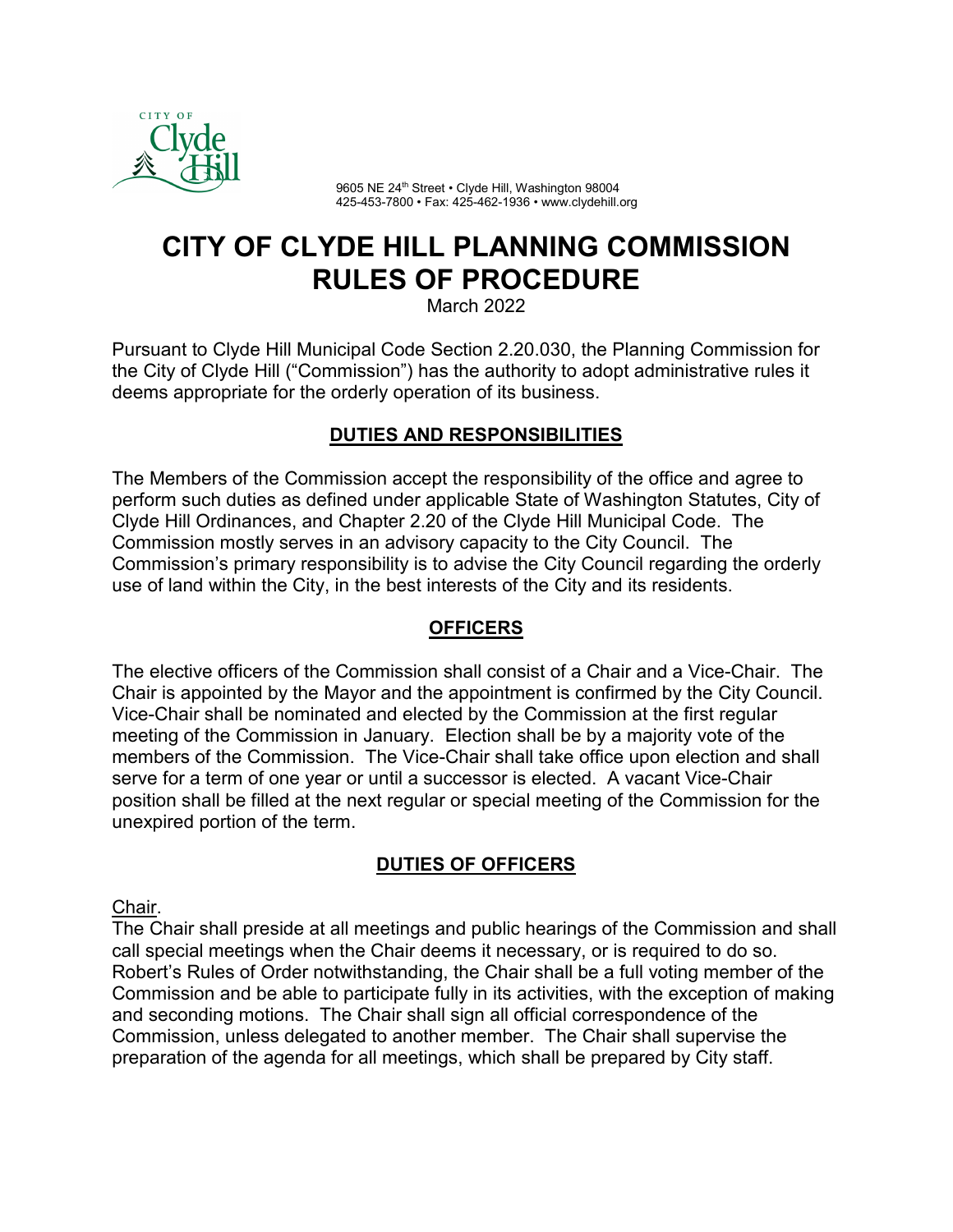Vice Chair.

The Vice-Chair shall assume the duties of the Chair in the Chair's absence.

If the Chair and the Vice Chair are absent, the remaining members shall elect a Chair Pro-tem to serve during their absence.

## **MEETINGS**

## Regular Meetings.

Regular meetings of the Commission shall be held on the  $4<sup>th</sup>$  Thursday of each month (as required) at 7:00 p.m. in the City Hall. Should the regular meeting day fall on an official holiday, the meeting shall be held the following Thursday at the same time.

#### Special Meetings.

The Chair may call special meetings of the Commission. Written notice of such a meeting and its purpose shall be given to all members not less than 24 hours in advance thereof, and the same notice shall be posted at the City Hall and on the City's website. All meetings shall be held in accordance with applicable State Laws and City Ordinances, in particular, the State Open Public Meetings Act.

#### Quorum.

A quorum shall consist of three (3) members of the Commission and no action can be taken in the absence of a quorum.

## Voting.

At all meetings of the Commission, each member shall have one vote on each motion. Voting shall be by voice or a show of hands. Any member may abstain from voting by so stating to the Chair. The affirmative vote of at least three (3) members shall be necessary for the adoption of any motion or other voting matter, unless otherwise specified in these bylaws.

#### Proceedings.

The regular order of business at meetings of the Commission shall be:

- 1. Call to Order
- Roll Call
- 3. Approval of Minutes
- 4. Non-Agenda Public Comments
- 5. Public Hearings & Action Items
- 6. Other Business
- 7. Adjourn

Each formal action of the Commission shall be embodied in a formal motion, which will be entered verbatim in the Minutes by City staff.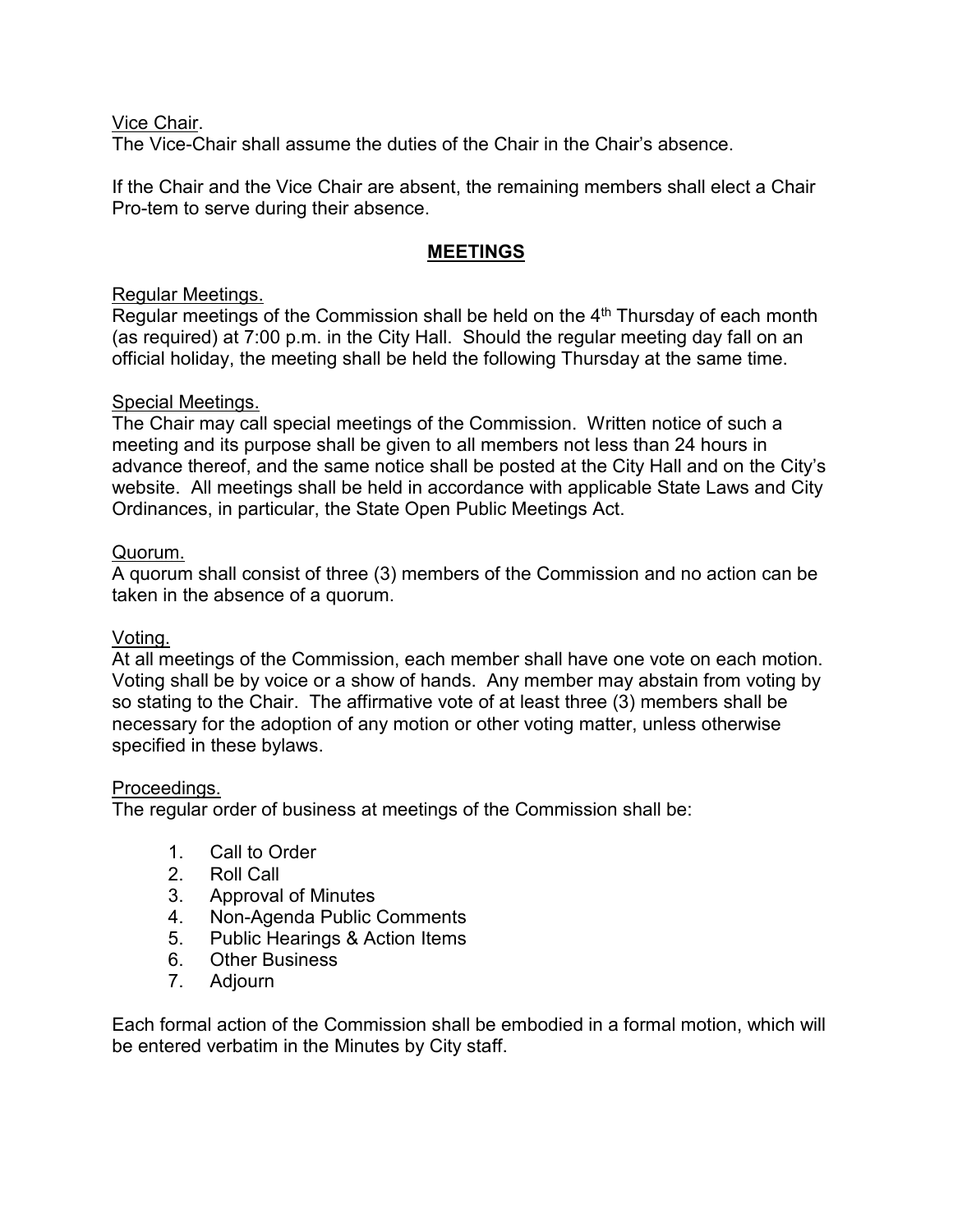The Chair may call a ten-minute recess at approximately 1 hour after the start of the meeting. All meetings of the Commission shall strive to end promptly at 9:00 p.m. and any items on the agenda not completed at that time shall be continued to a date and time certain.

## **RULES OF PROCEDURE**

All meetings of the Commission shall be conducted in accordance with Robert's Rules of Order, unless specifically provided otherwise by these bylaws, applicable City Ordinances, or State Statutes. Only Commissioners and Staff (including the City Attorney) are authorized to make Points of Order as well as Points of Information.

#### **PUBLIC HEARING PROCEDURES**

All public hearings of the Commission involving the application of an individual property owner shall be held according to the following procedure:

- Step 1: Open the Public Hearing
- Step 2: Disclosure of Conflict of Interest/Appearance of Fairness. Opportunity for Commissioners to reveal Ex-Parte oral or written communications or any potential Conflict of Interest/Appearance of Fairness issues. If any members of the audience have any Conflict of Interest/Appearance of Fairness challenges to any Commissioners, they should be made at this time.
- Step 3: Planning Commission ruling on Conflict of Interest/Appearance of Fairness challenges, if any.
- Step 4: Staff submits, for the record, any new written material/documents received after distribution of staff report.
- Step 5: Planning Commission ruling on new material submitted, if any.
- Step 6: Applicant's presentation. Commissioners may question applicant to clarify proposal.
- Step 7: Staff presentation and evaluation. Planning Commissioners may question staff for clarification in terms of compliance with City policies and regulations.
- Step 8: Public comments. Planning Commissioners may question the public for clarification of their comments.
- Step 9: Applicant response to public and/or staff comments.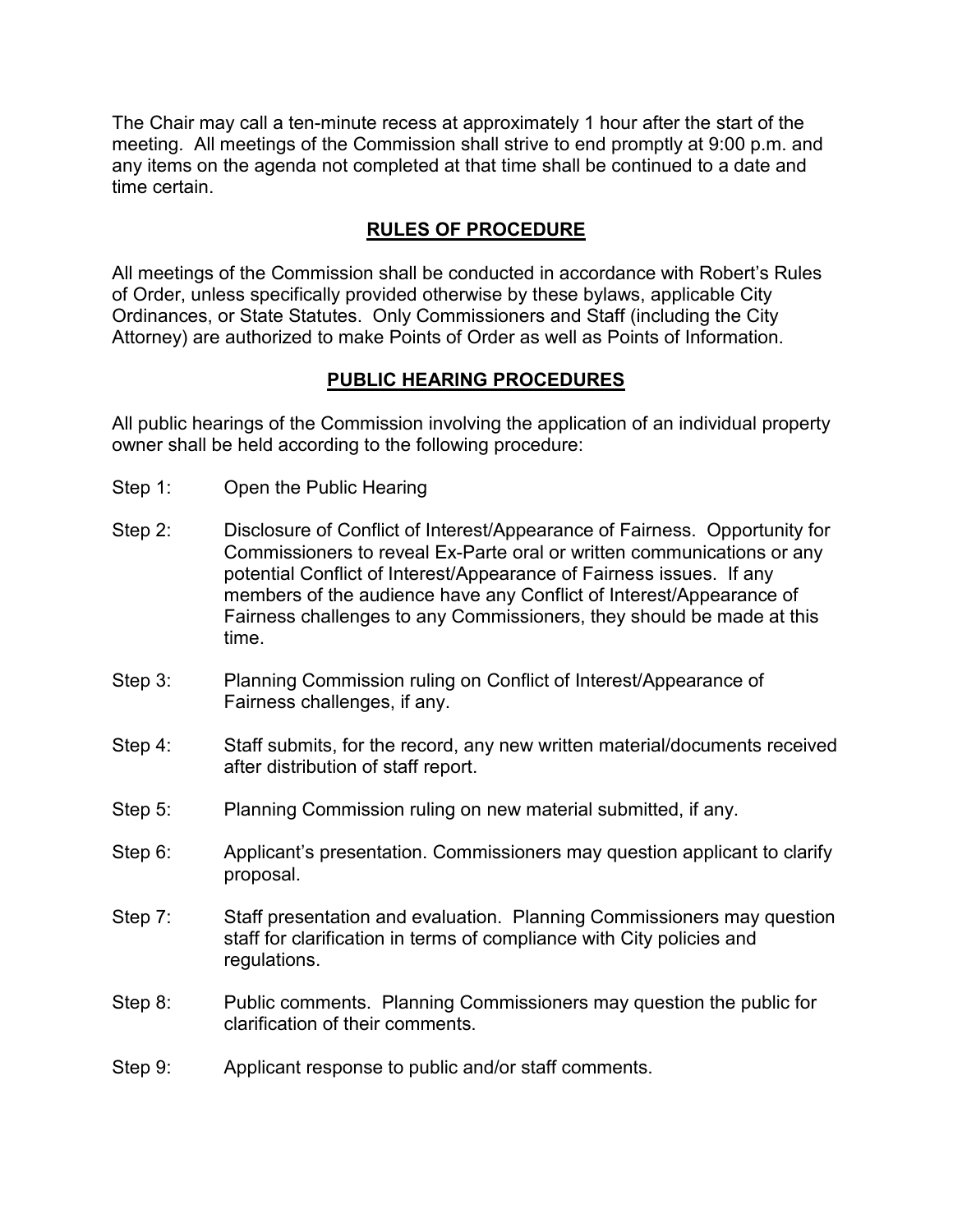- Step 10: Staff response to applicant and/or public comments.
- Step 11: Public response to applicant and/or staff comments.
- Step 12: Applicant closing comments.
- Step 13: Commissioners may question applicant, staff, and/or public if needed for clarification.
- Step 14: Close Public Hearing
- Step 15: Commission deliberations and action. Any motions by the Commission shall be based upon Findings of Fact and Conclusions in support of the Commission's decision.

#### **INFORMAL DISCUSSION PROCEDURES**

Most of the Planning Commission's agenda items are conducted in an informal setting not requiring a formal hearing process. Consideration of these matters is designed to gather information from the community and solicit policy advice from the Commission in an effort to provide the City Council with a recommendation on a certain issue.

- Step 1: Chair introduces matter to be discussed or considered.
- Step 2: Disclosure of Conflict of Interest/Appearance of Fairness. Opportunity for Commissioners to reveal Ex-Parte oral or written communications or any potential Conflict of Interest/Appearance of Fairness issues. If any members of the audience have any Conflict of Interest/Appearance of Fairness challenges to any Commissioners, they should be made at this time.
- Step 3: Planning Commission ruling on Conflict of Interest/Appearance of Fairness challenges, if any.
- Step 4: City staff provides brief background on matter, outlines any issues of importance, and clarifies types of Commission action requested.
- Step 5: Opportunity for those in attendance to share any facts, feelings or ideas on topic. Each comment should be limited to three minutes per person, as administered by the Chair.
- Step 6: Planning Commission discussion of agenda topic. It is not appropriate for audience participation at this time.